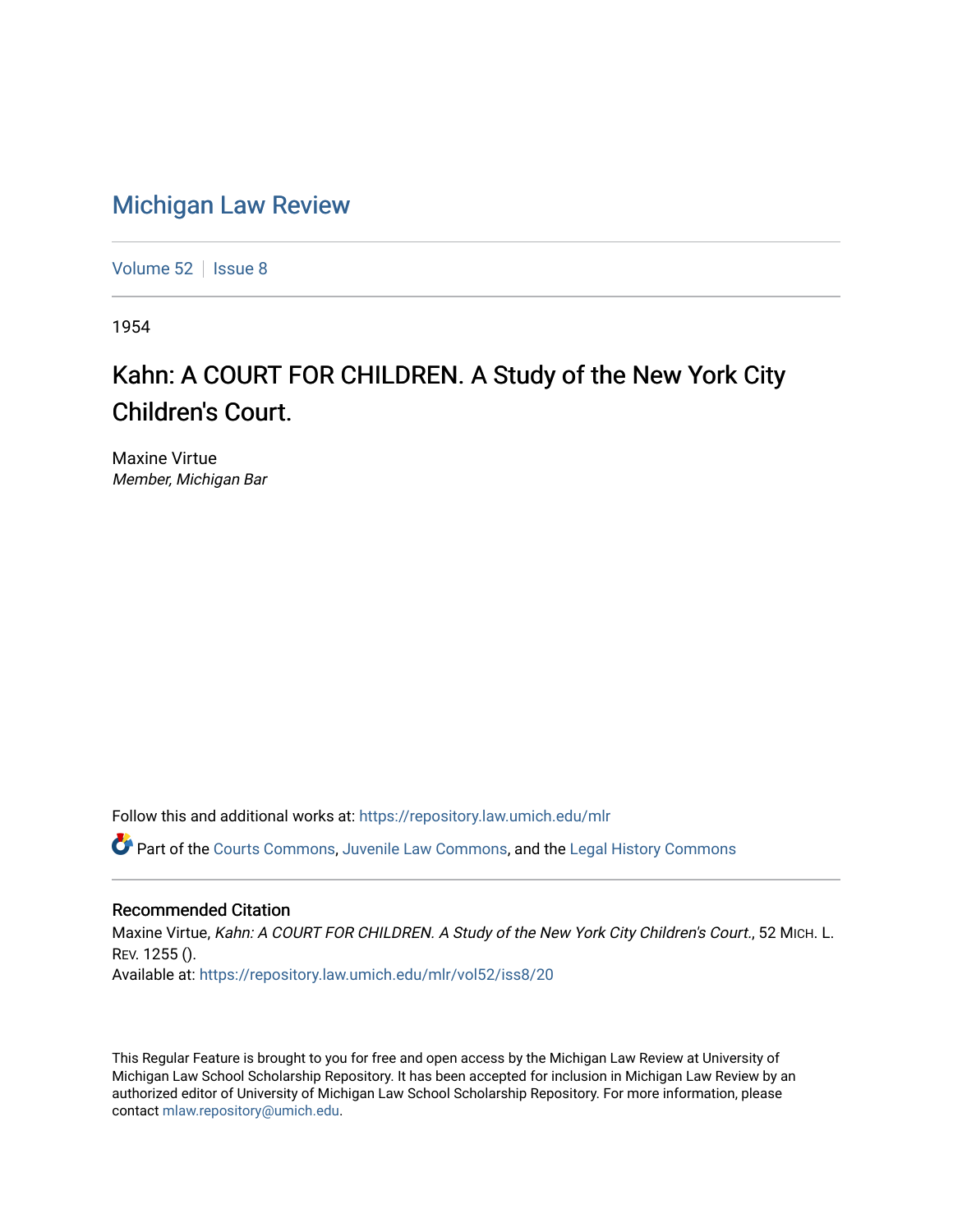## RECENT BOOKS

This departtnent undertakes to note or review briefly current books on law and matters closely related thereto. Periodicals, court reports, and other publications that appear at frequent intervals are not included. The information given in the notes is derived from inspection of the books, publishers' literature, and the ordinary library sources.

#### BRIEF REVIEWS

A CoURT FoR CHILDREN. A Study of the New York City Children's Court. By *Alfred ]. Kahn.* New York: Columbia University Press. 1953. Pp. 359. \$4.50.

This is the report of a three year study of the New York City Children's Court, a juvenile court dealing with dependent, neglected and delinquent children, as carried out under the auspices of the Citizens' Committee on Children of New York City with the support of the Field Foundation. The author is an Associate Professor of Social Work at Columbia University. In a foreword, Dean Kenneth D. Johnson of the New York School of Social Work of Columbia University described the author as holding the first doctorate in social welfare granted in New York State.

The book examines the facilities, staff, caseload and performance of the court in terms of the objective of this and similar courts established since the beginning, in 1899 in Chicago, of the juvenile court movement. The objective, grounded in the chancery concept of "parens patriae" and the common law concept that a child of or under seven can have no criminal intent, may be briefly stated as the desire of society to protect itself against harmful behavior on the part of children by rehabilitating the individual instead of punishing him. It is to the interest of society to reclaim its dependent and neglected children, and it is clear that much delinquent behavior on the part of juveniles is the result of dependency or neglect. Thus society attempts, through juvenile courts, to protect itself and to discharge its parental responsibility toward children by cherishing and retraining those found in need of help by reason of antisocial conduct. All states now have juvenile court laws, though both as to structure (i.e., placement in the statewide hierarchy of courts) and operationally, they differ greatly from state to state and even within the same state. Nowhere but in metropolitan districts occurs anything like a trained and specialized juvenile court staff operating in separate physical facilities. Here in the Kahn study is a thorough and skillful examination, from the view of a professional social worker, of one metropolitan juvenile court.

Structurally, the New York court operates under the Domestic Relations Court Act, creating a unified administration for the children's (juvenile) and Domestic Relations (support only) courts. The act says: ''This Act shall be construed to the end that the care, custody and discipline of the children brought before the court shall approximate as nearly as possible that which they should receive from their parents, and that as far as practicable, they shall be treated not as criminals but as children in need of aid, encouragement

 $\mathbf{r}$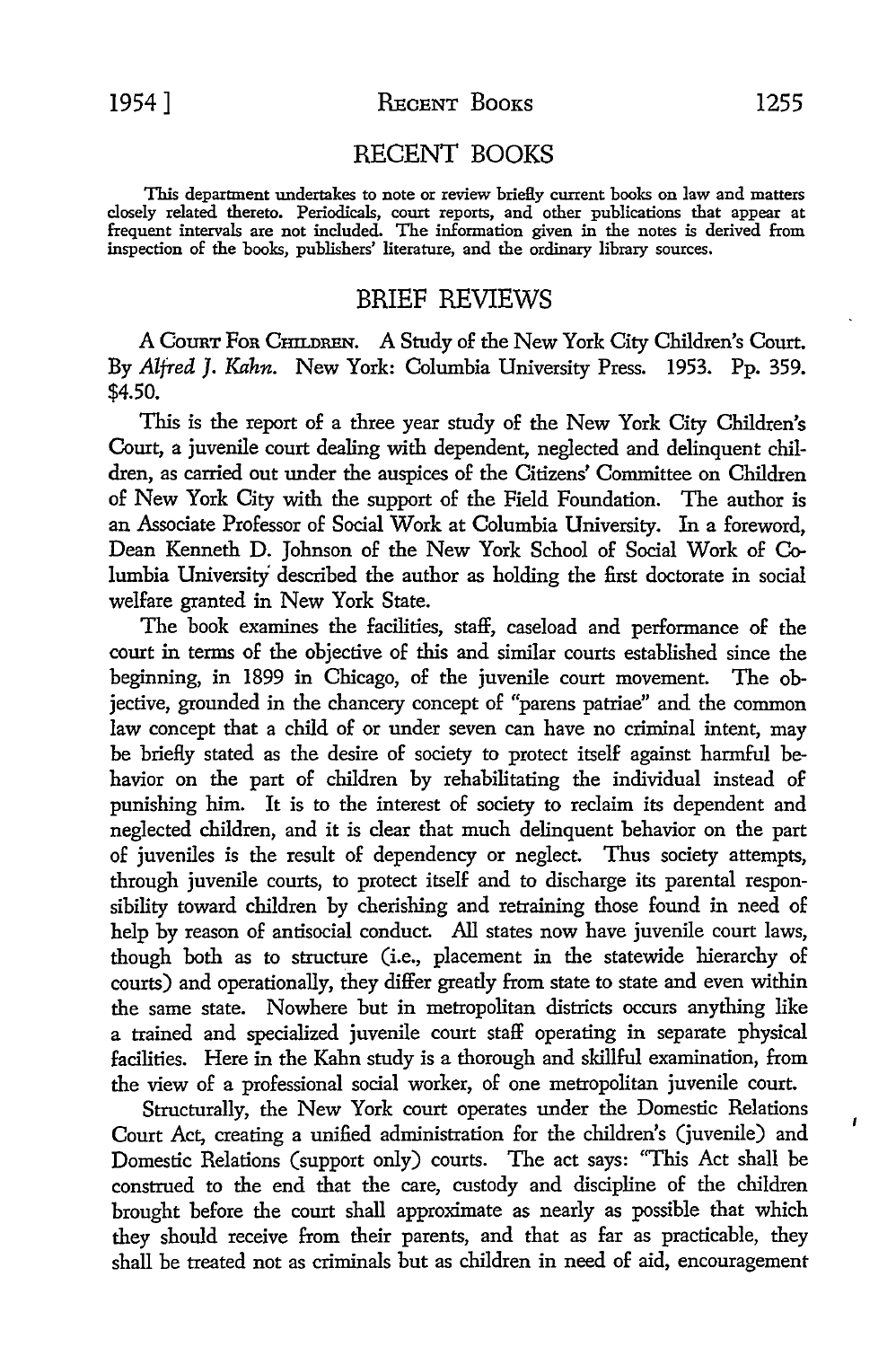and guidance." The court has exclusive jurisdiction in cases of children under sixteen alleged *to* be delinquent, physically handicapped, material witnesses, mentally defective, or neglected, and "the court is in a position to intervene in a wide range of situations involving deviant behavior by a child, parent-child difficulties, or questionable care of children by their parents." Its jurisdiction does not include custody, separation, divorce or habeas corpus proceedings.

The author and his staff have studied in detail various aspects of the court, such as "doorways to the court" (i.e., intake), procedures in the courtroom, case studies in probation department, analysis of probation as treatment, mental health services, and finally a discussion of all services and resources. The statistical, descriptive and analytical material is then climaxed by an evaluation and by some suggestions for improving performance.

Judges in the Domestic Relations tribunal of which the juvenile court is a part are shown to be scheduled for monthly rotation between the Family Court and the Children's Court. Coordination between the two branches is said *to* be slight, and this is consistent with findings in other studies which have examined practices between specialized divisions or courts dealing with different aspects of Family breakdown. The study does not deal at all with the significant problem of integration among all the other New York courts dealing with family cases. Such material may be found, however, in Professor Walter Gellhom's recent study of family cases in New York courts, which is soon *to*  be published. The Gellhom study, when it appears, will furnish a professional legal analysis of some of the material in the Kahn study as well.

There does not appear to be, in the New York Children's Court, a strong enough long-term presiding judge or other personage at judicial level *to* obtain consistent knowledgeable handling of docket and calendar. Instead, the assignment of judges *to* particular cases seems to be carried out piecemeal, so that various phases of the same cases are heard by different judges, with no consultation or carry-over from one to another. The eighteen judges (who are appointed by the Mayor for ten year terms) differ greatly in their attitudes and skills, as well as in their willingness *to* use socially or medically trained personnel *to* develop facts and to aid in arriving at a solution *to* a child's problem. This "piecemeal" assignment system, which as the author points out is not conducive *to* an adequate quality of disposition of individual cases, is not a necessary or even a typical use of a judicial rotation system-though not only here but elsewhere the piecemeal handling of juvenile cases is regarded as the unavoidable attribute of rotation. On the contrary, in many jurisdictions properly designed and administered rotation systems confer the advantage of keeping the entire bench fully informed and able to ccipe with all parts of the caseload. But such rotation systems also operate on the basis that once a case is assigned to a judge, it remains his case throughout its entire docket progress until final disposition. Such would seem *to* be a minimum essential for any court concerned with individualized dispositions, as is the case in juvenile court work.

It is surprising *to* note that the Children's Court in New York had 15,670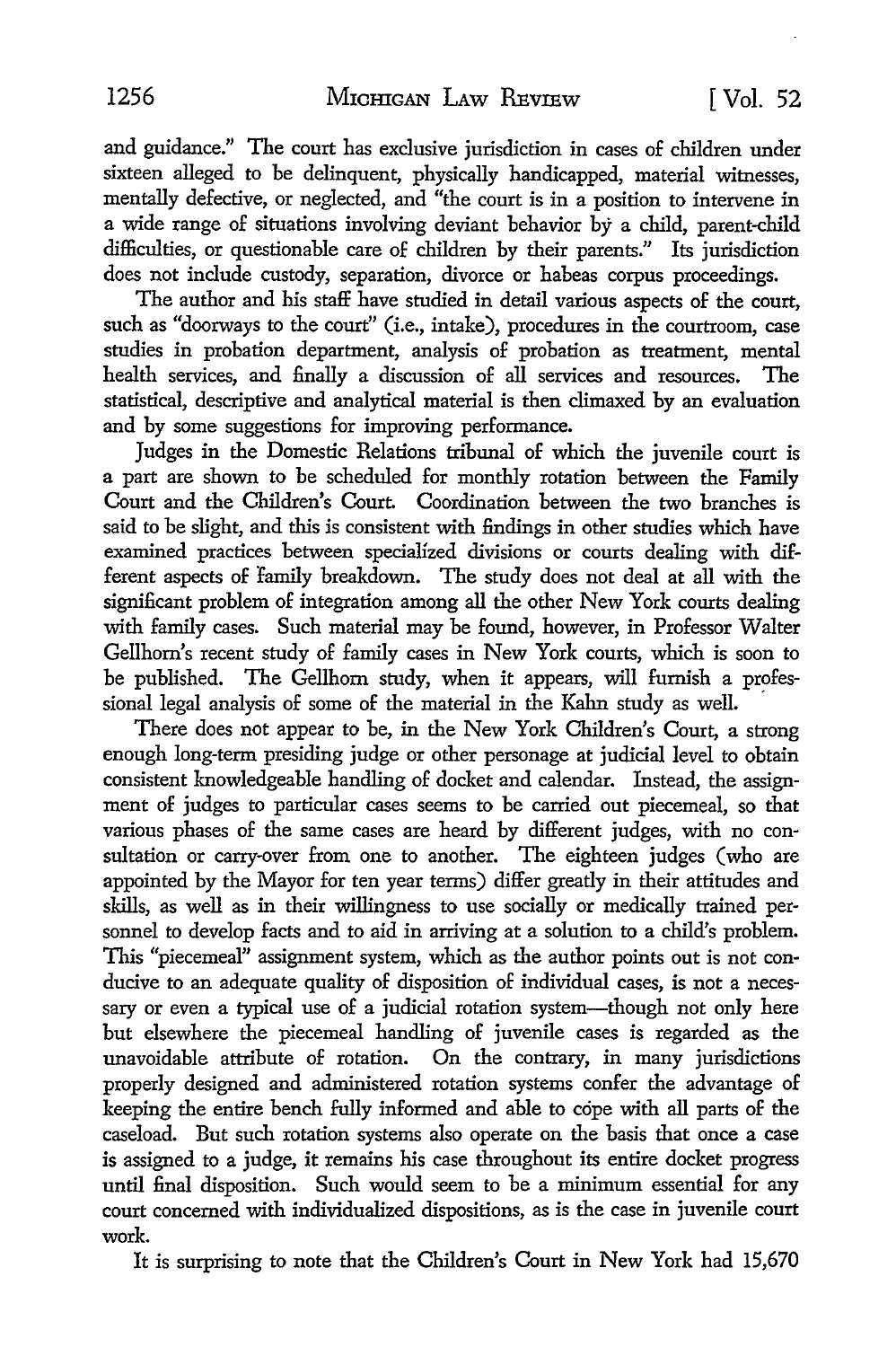new cases in 1909, and only 9,417 in 1952 (7,959 in 1950). The national trend, as indicated by several recent reports, is one of rising juvenile caseloads. No doubt development of new noncourt social agencies has resulted in many referrals elsewhere. Even so, it would be interesting to know more of the reason for what seems an incredibly restricted intake.

The chapter on the court's threshold service (the information and adjustment services) is among the most valuable and provocative. It presents a picture-typical of other metropolitan juvenile courts-of untrained, unskilled and sometimes unpleasant staff making the first contact between court and prospective litigant, so that the all important initial conditioning, tone-setting, and sometimes the referral, is poorly handled in some cases. Here, as elsewhere, is also shown excellent and even inspired work by able people, with level of performance not equated with possession of any certain academic degrees. The author well notes that the court is nowhere in need of more highly skilled and sympathetic people than at first contact, and suggests a unified applications center which will clearly distinguish between the functions of directing traffic in the building, of referring cases best handled outside the court, and of initiating court contact as carefully and skillfully as possible.

In the chapter dealing with courtroom procedures, considerable attention is devoted to the judges. The material is frank and forthright, and no one can read it without becoming aware of the need for special skills and insights on the part of judicial personnel dealing with juvenile court problems. In New York, the work of the court is in some aspects a tribute to the good work of a few outstanding judges, notably Presiding Judge Hill. Some of the case histories display judicial skill at the highest level used to aid a troubled child; others depict a travesty on the juvenile court purpose—as where a judge differentiates between several offenders by selecting for probation those able to recite their catechisms, or where a judge reads a long, stern lecture on parental duty to a foster mother with whom a child has just been placed.

Similarly, in the material dealing with probation, the familiar dilemma appears of an unevenly trained and overworked staff, and considerable attention is given to the delicate problem of the relationships between the judges and the probation officers. Discussion of mental health services is especially valuable since it includes a description of a recent demonstration study carried on in the Reception Unit.

The final discussion strengthens a point being emphasized by various contemporary researchers: need for clarification of the court's ''basic role," as the author puts it. Do we want the juvenile court to divest itself of all the accouterments of legal traditions, safeguards, authority, and vocabulary, so as to be free to become a first-rate social agency? Or shall we, alternatively, regard such a tribunal as a necessary evil, and limit it to strictly legal functions, so that the judge is relieved from all contact with any aspect of each case save the translation into legal phraseology of an analysis and plan arrived at by professional social workers operating outside the court. Example: separate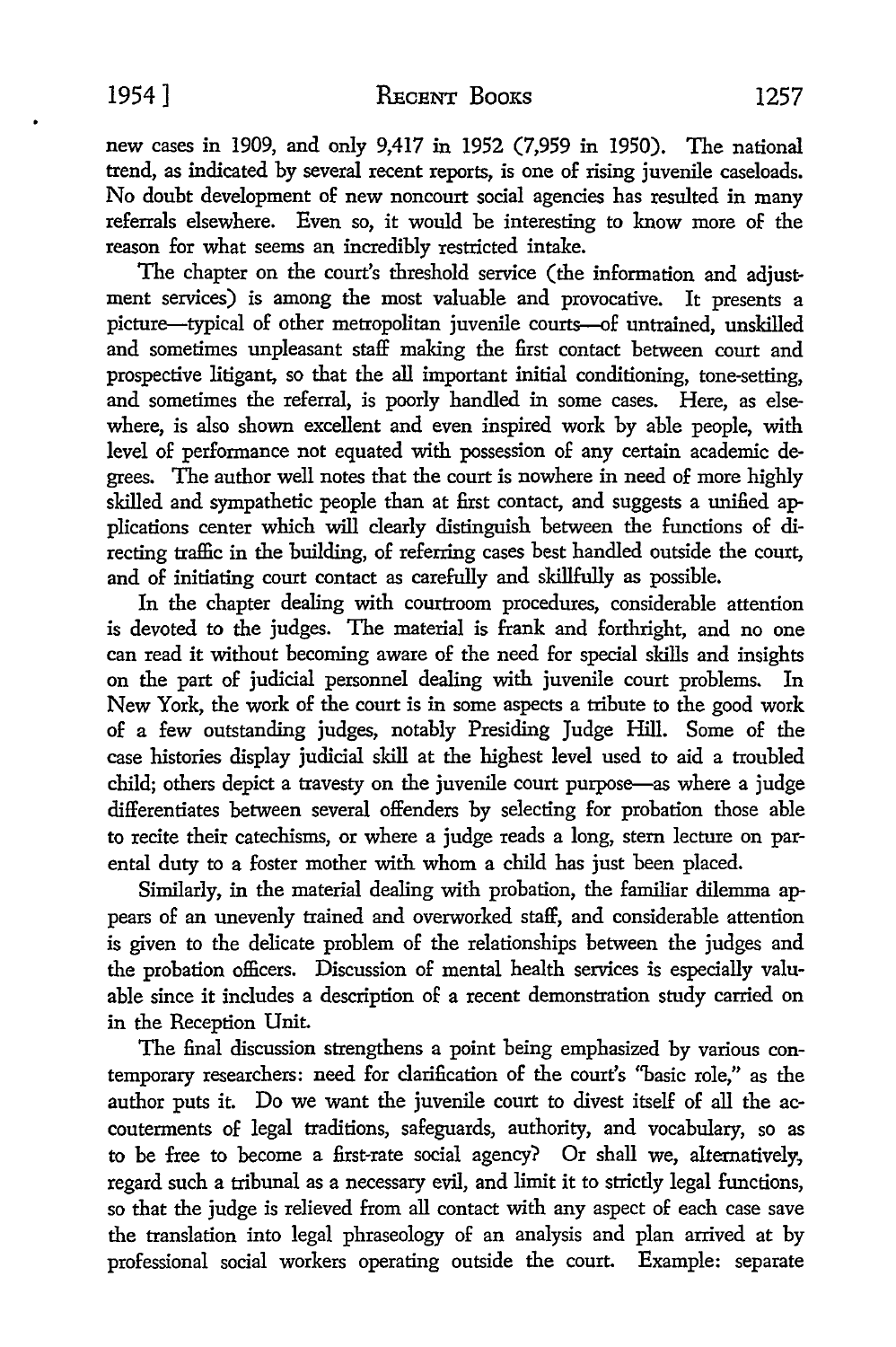"adjudication" from "disposition," as is suggested by many commentators who appear to regard the two as separable.

Dr. Kahn discusses both alternatives from the point of view of one who is committed, as he states his position in the introductory chapter, to the view shared by many able social work professionals: "That human conduct is caused; *that ordering and forbidding cannot change it.* . . ." (Emphasis added.) It follows from this position that a court, being an agent for the application of social force, is "authoritarian" and therefore not able to obtain the voluntary cooperation which is regarded as essential to good social work. Ergo, to obtain good performance we must either change the court into a noncourt social agency unhampered by legal concepts, or gradually cut away its functions so that all real policy making and decision takes place outside the court, away from the stigmatizing legal phrases and conduct.

To a lawyer-and, I would suppose, to anyone who has ever been a part of a smoothly working parent-child, teacher-pupil, doctor-patient, or employeremployee relationship-the emphasized phrase is plain nonsense. Most friction between legal and social personnel can be related to the latter's identification with this position.

Dr. Kahn's excellent and competently prepared study, however, is soundly reasoned and based. From it, and much other data, it is clear that (I) the juvenile court is not doing what it is supposed to be doing; (2) the main reason for its failure to achieve the promise of its high ideal, despite fine work by certain people, lies in the unavailability of sufficient adequate and sympathetic legal personnel, and of sufficient non-legal professional personnel to function as part of the court operation, to investigate facts, to aid in presenting cases and making plans, and to follow through the post-decretal phase of court supervisory contact. The unavailability of such aid results not only from lack of trained social workers, but from the misuse or disuse of specialized staff already available and a consequent reluctance of graduates to go into court social work; (3) in this kind of court, participation by legal (including judicial) personnel not fully oriented to the aims and techniques of the juvenile court as one of a group of community resources dealing with personal problem families is sometimes almost as bad as no legal participation, in terms of results to the individual child supposedly being rehabilitated; ( 4) the legal profession, as a whole, has shown almost no interest in improving its participation in juvenile court work, being content generally to accept the premise that these are social problems and not legal problems, hence better handled outside the legal framework.

Until we in the legal profession have studied our own function and position in the personal problem case area, we are not in a position to resist the recommendations, being made from many quarters and with growing confidence, that we abdicate from a zone wherein we are doing more harm than good.

It can be demonstrated, however, that the juvenile and domestic relations caseload, now in all its manifestations representing as much as half the total